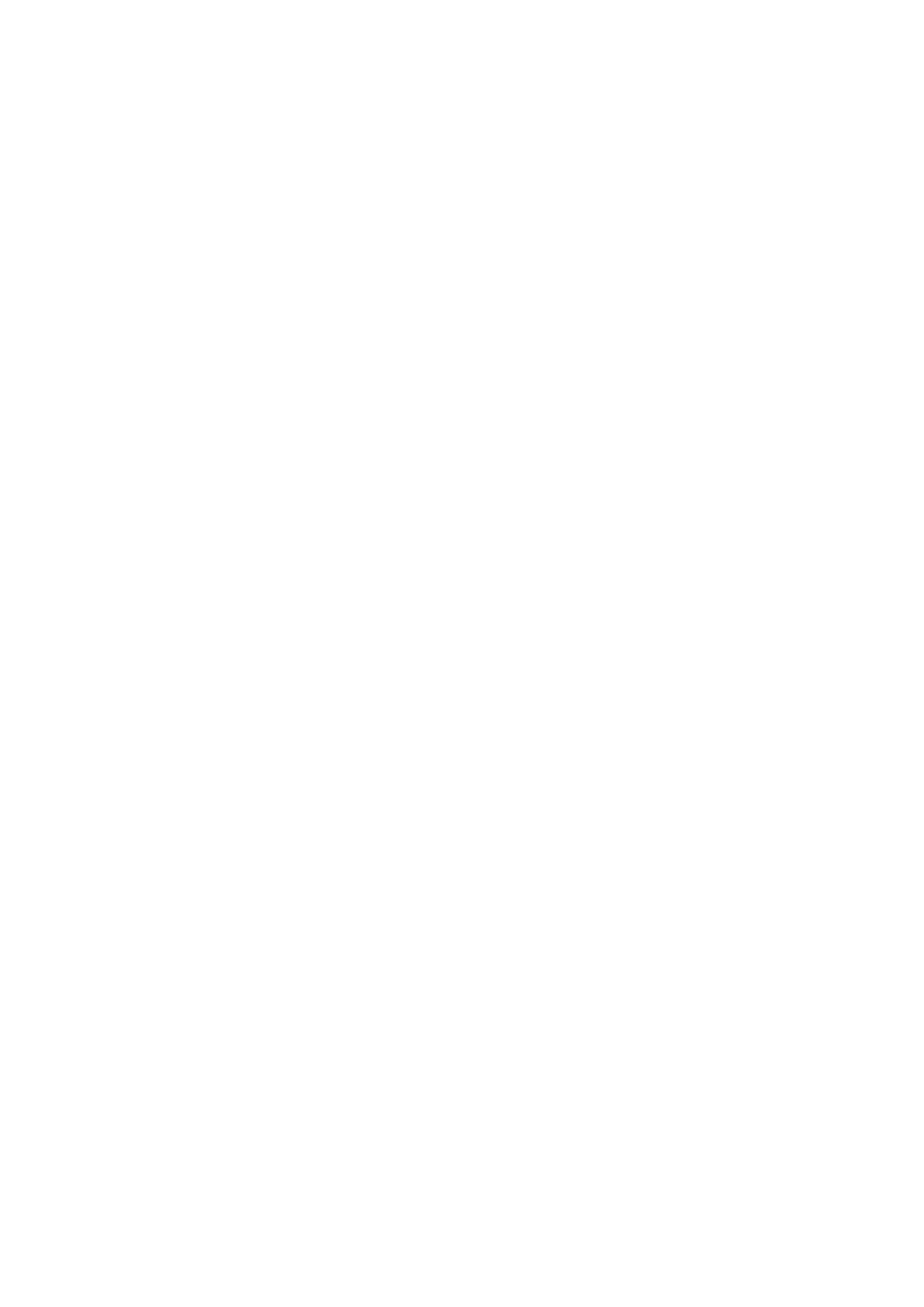### **Contents**

If you require this document in an alternative format, such as large print, please email is skills@ed.ac.uk.

Copyright © IS 2014

Permission is granted to any individual or institution to use, copy or redistribute this document whole or in part, so long as it is not sold for profit and provided that the above copyright notice and this permission notice appear in all copies.

Where any part of this document is included in another document, due acknowledgement is required.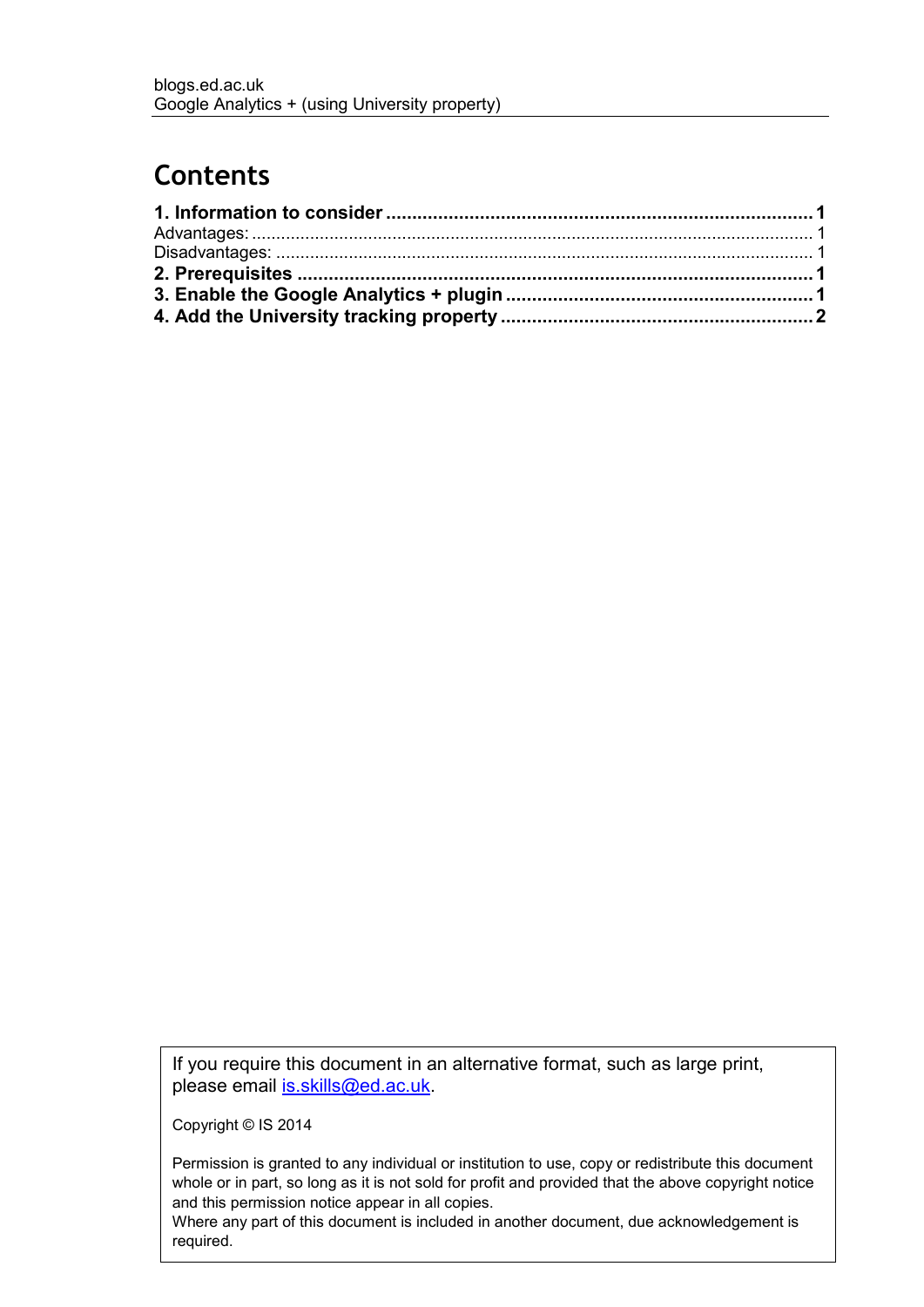### <span id="page-3-0"></span>**1. Information to consider**

Using the University tracking code has some advantages and disadvantages to using your own code:

### <span id="page-3-1"></span>**Advantages:**

- If you have another website utilising the University website property, you can see how visitors move between that site, your blog and other websites using the Analytics property. For example, if you have an EdWeb site that links to your blog, you will be able to see how visitors behaved across both of your websites. (If you used a different property, their session would "stop" when the leave your EdWeb site, and a new session "starts" when you come to your blog.
- You can benefit from University-provided support channels and expertise for Google Analytics.

### <span id="page-3-2"></span>**Disadvantages:**

- Due to the large volume of visitors on the University web estate, data becomes less accurate if you expect fewer visitors to your blog. If high accuracy is important to you, it is recommended you use your own Google Analytics property.
- Some features in the Google Analytics interface may not be accessible to you.

# <span id="page-3-3"></span>**2. Prerequisites**

#### **To utilise the University-provided Google Analytics property:**

- You need to request access to the University Google Analytics property o [Full details on the Wiki \(EASE login required\)](https://www.wiki.ed.ac.uk/pages/viewpage.action?spaceKey=UWP&title=University+web+stats+with+Google+Analytics)
- While it is not mandatory, **it is highly recommended** that you complete the Google Analytics training course provided by the University
	- o [Information about the University-provided Google Analytics training](https://www.ed.ac.uk/information-services/website-publishing/training-support/courses/google-analytics)
- You need to be an administrator on the blog that you want to add the analytics property to. If you are not an administrator, you need to contact the person who owns the blog.

# <span id="page-3-4"></span>**3. Enable the Google Analytics + plugin**

The Google Analytics + plugin is an opt-in plugin, so blog administrators need to enable it first.

#### **To enable the plugin:**

- Navigate to the blogs.ed homepage, and log in with your EASE credentials
- Go to your blog's WordPress Dashboard
- In the left-hand menu, locate and select the "Plugins" item
- On the plugins page, scroll down and locate the "Google Analytics +" row.
- Select the "Activate" link under the title, pictured and highlighted below: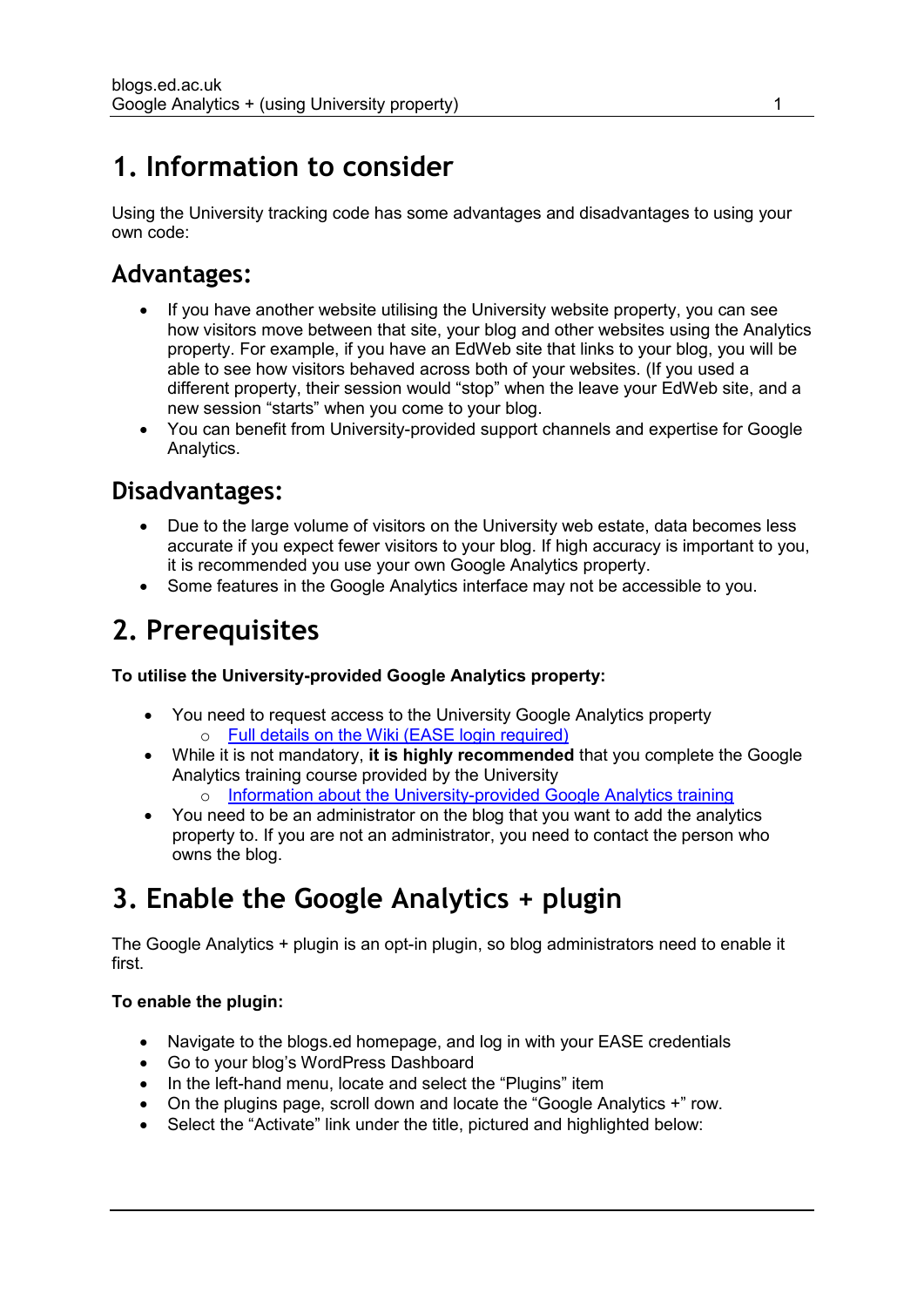- Enables Google Analytics for your site with stat Google Analytics + Activate Version 3.1.7.1 | By WPMU DEV | View details
- When you select the "Activate" link, the page will refresh and the "Plugin activated" message will briefly appear, pictured below:



### <span id="page-4-0"></span>**4. Add the University tracking property**

Once the Google Analytics + plugin has been enabled, you need to add the University tracking code to the settings page.

#### **To add the property to the settings:**

• In your blog's WordPress Dashboard, locate the "Settings" menu and select "Google Analytics, pictured below:



**Please note**, the items in this list may appear different you depending on if other plugins are enabled.

 On the Google Analytics settings page, locate the "Site Tracking Code" field and insert the text: UA-3415584-4